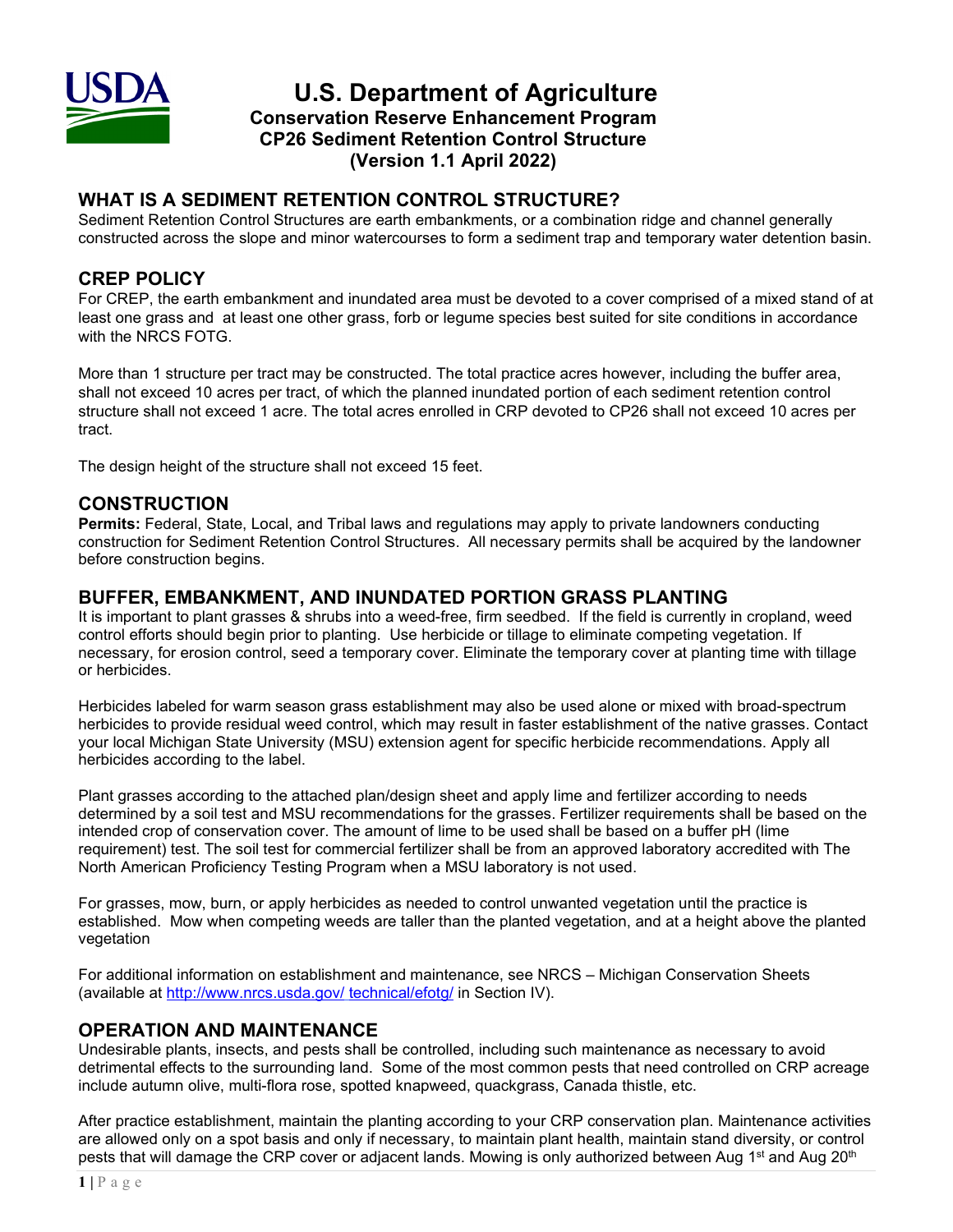to protect ground-nesting wildlife and to allow re-growth for winter cover. Other maintenance activities (herbicides, burning, etc.) are only allowed between August 1 – May 1 (i.e. - outside of the Primary Nesting and Brood-Rearing season). If maintenance activities are needed at times other than these, the FSA County Committee must approve the maintenance activity prior to the activity occurring.

Mowing for generic weed control or for cosmetic purposes is prohibited.

Livestock must be excluded from the Sediment Retention Control Structure.